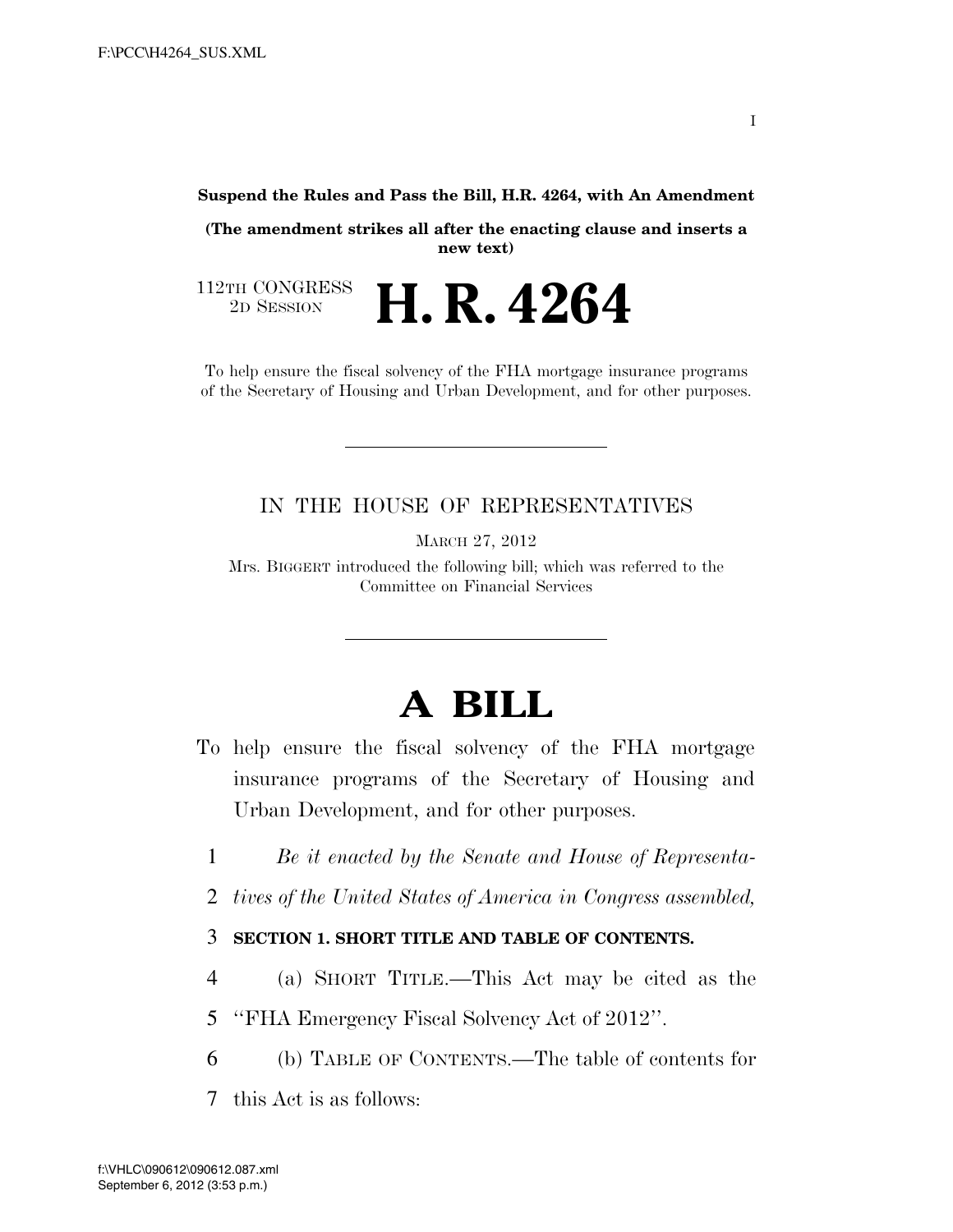- Sec. 1. Short title and table of contents.
- Sec. 2. FHA annual mortgage insurance premiums.
- Sec. 3. Indemnification by FHA mortgagees.
- Sec. 4. Early period delinquencies.
- Sec. 5. Semiannual actuarial studies of MMIF during periods of capital depletion.
- Sec. 6. Delegation of FHA insuring authority.
- Sec. 7. Authority to terminate FHA mortgagee origination and underwriting approval.
- Sec. 8. Authorization to participate in the origination of FHA-insured loans.
- Sec. 9. Reporting of mortgagee actions taken against other mortgagees.
- Sec. 10. Default and origination information by loan servicer and originating direct endorsement lender.
- Sec. 11. Deputy Assistant Secretary of FHA for Risk Management and Regulatory Affairs.
- Sec. 12. Establishment of Chief Risk Officer for GNMA.
- Sec. 13. Report on mortgage servicers.
- Sec. 14. FHA emergency capital plan.
- Sec. 15. FHA safety and soundness review.
- Sec. 16. FHA disclosure standards.
- Sec. 17. Report on streamlining FHA programs.
- Sec. 18. Budget compliance.

#### 1 **SEC. 2. FHA ANNUAL MORTGAGE INSURANCE PREMIUMS.**

| 2              | (a) IN GENERAL.—Subparagraph (B) of section        |
|----------------|----------------------------------------------------|
| 3 <sup>1</sup> | $203(c)(2)$ of the National Housing Act (12 U.S.C. |
| 4              | $1709(c)(2)(B)$ is amended—                        |
| 5              | $(1)$ in the matter preceding clause $(i)$ —       |
| 6              | $(A)$ by striking "may" and inserting              |
| 7              | "shall";                                           |
| 8              | $(B)$ by striking "not exceeding 1.5 per-          |
| 9              | cent" and inserting "not less than 0.55 per-       |
| 10             | cent"; and                                         |
| 11             | $(C)$ by inserting "and not exceeding 2.0          |
| 12             | percent of such remaining insured principal bal-   |
| 13             | ance" before "for the following periods:"; and     |
| 14             | $(2)$ in clause (ii), by striking "1.55 percent"   |
| 15             | and inserting "2.05 percent".                      |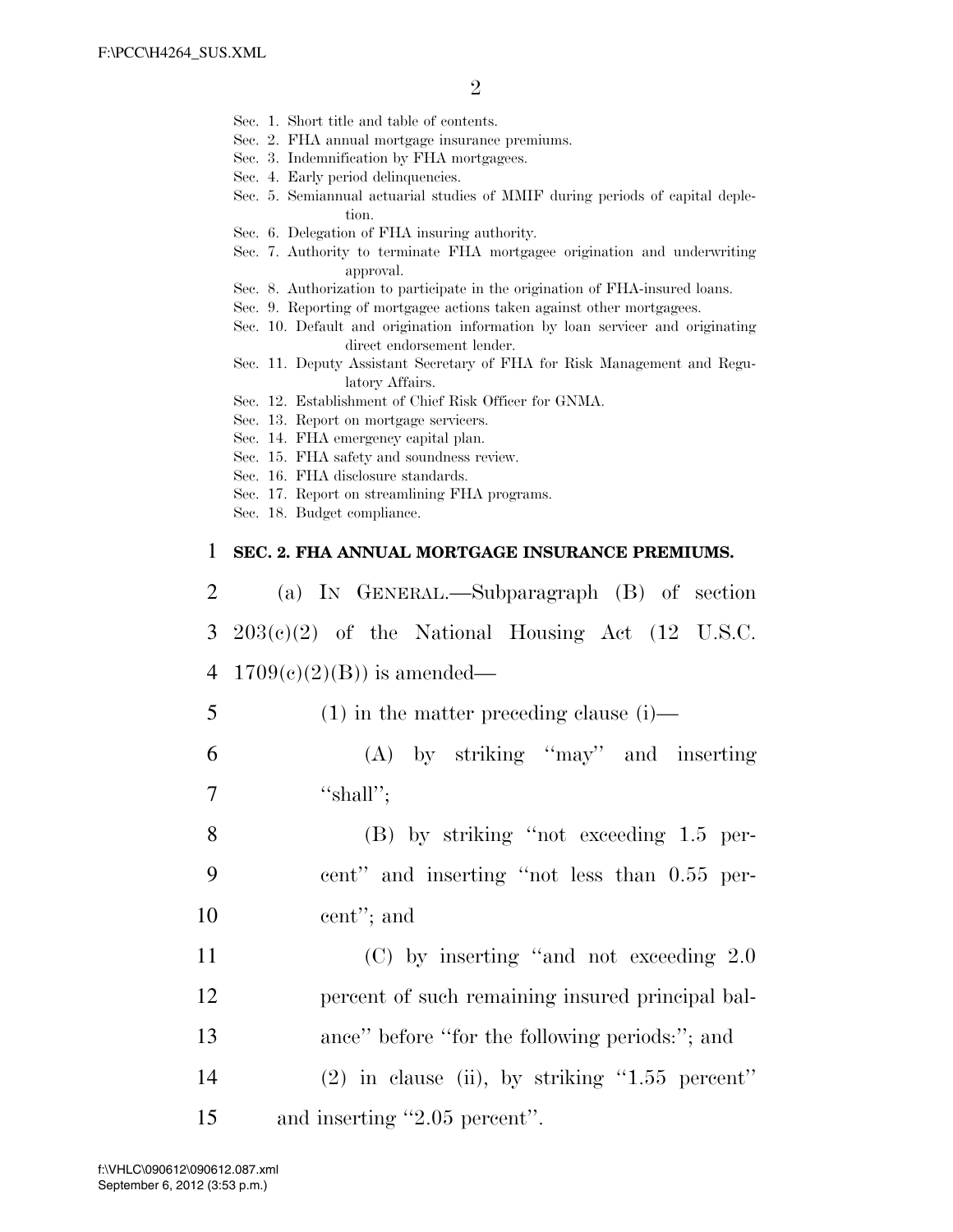(b) EFFECTIVE DATE.—The amendments made by subsection (a) take effect upon the expiration of the 6- month period beginning on the date of the enactment of this Act.

#### **SEC. 3. INDEMNIFICATION BY FHA MORTGAGEES.**

 Section 202 of the National Housing Act (12 U.S.C. 1708) is amended by adding at the end the following new subsection:

9 "(i) INDEMNIFICATION BY MORTGAGEES.—

10 <sup>"</sup>(1) IN GENERAL.—If the Secretary determines that the mortgagee knew, or should have known, of a serious or material violation of the requirements established by the Secretary with respect to a mort- gage executed by a mortgagee approved by the Sec- retary under the direct endorsement program or in- sured by a mortgagee pursuant to the delegation of authority under section 256 such that the mortgage loan should not have been approved and endorsed for insurance, and the Secretary pays an insurance claim with respect to the mortgage within a reason- able period specified by the Secretary, the Secretary may require the mortgagee approved by the Sec- retary under the direct endorsement program or the mortgagee delegated authority under section 256 to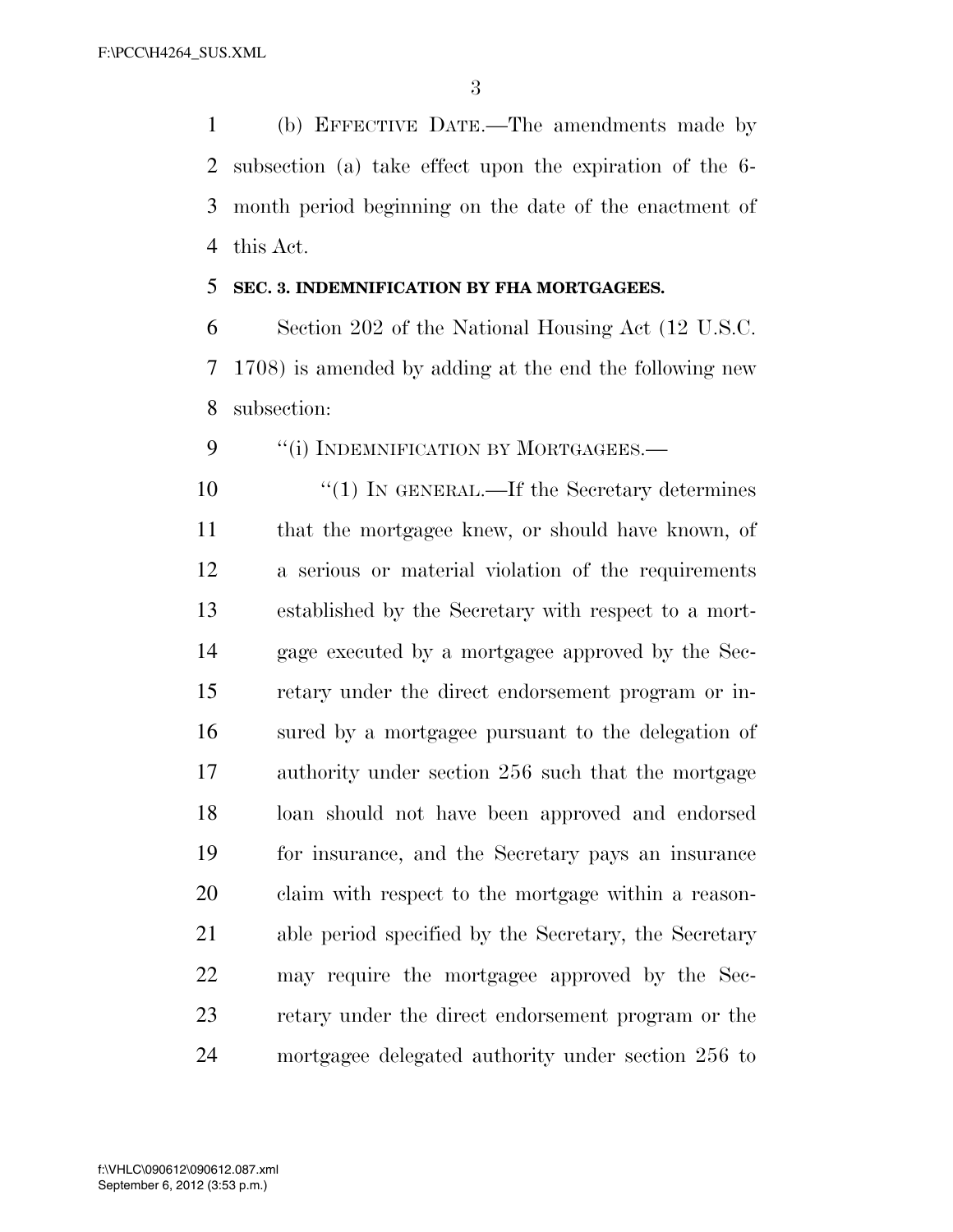indemnify the Secretary for the loss, irrespective of whether the violation caused the mortgage default.

3 "(2) FRAUD OR MISREPRESENTATION.—If fraud or misrepresentation was involved in connec- tion with the origination or underwriting and the Secretary determines that the mortgagee knew or should have known of the fraud or misrepresenta- tion, the Secretary shall require the mortgagee ap- proved by the Secretary under the direct endorse- ment program or the mortgagee delegated authority under section 256 to indemnify the Secretary for the loss regardless of when an insurance claim is paid. 13 ''(3) APPEALS PROCESS.—The Secretary shall, by regulation, establish an appeals process for mort- gagees to appeal indemnification determinations made pursuant to paragraph (1) or (2).

17 "(4) REQUIREMENTS AND PROCEDURES.—The Secretary shall issue regulations establishing appro- priate requirements and procedures governing the indemnification of the Secretary by the mortgagee, 21 including public reporting on—

 $\langle (A)$  the number of loans that—  $\frac{1}{1}$  were not originated or under- written in accordance with the require-ments established by the Secretary; and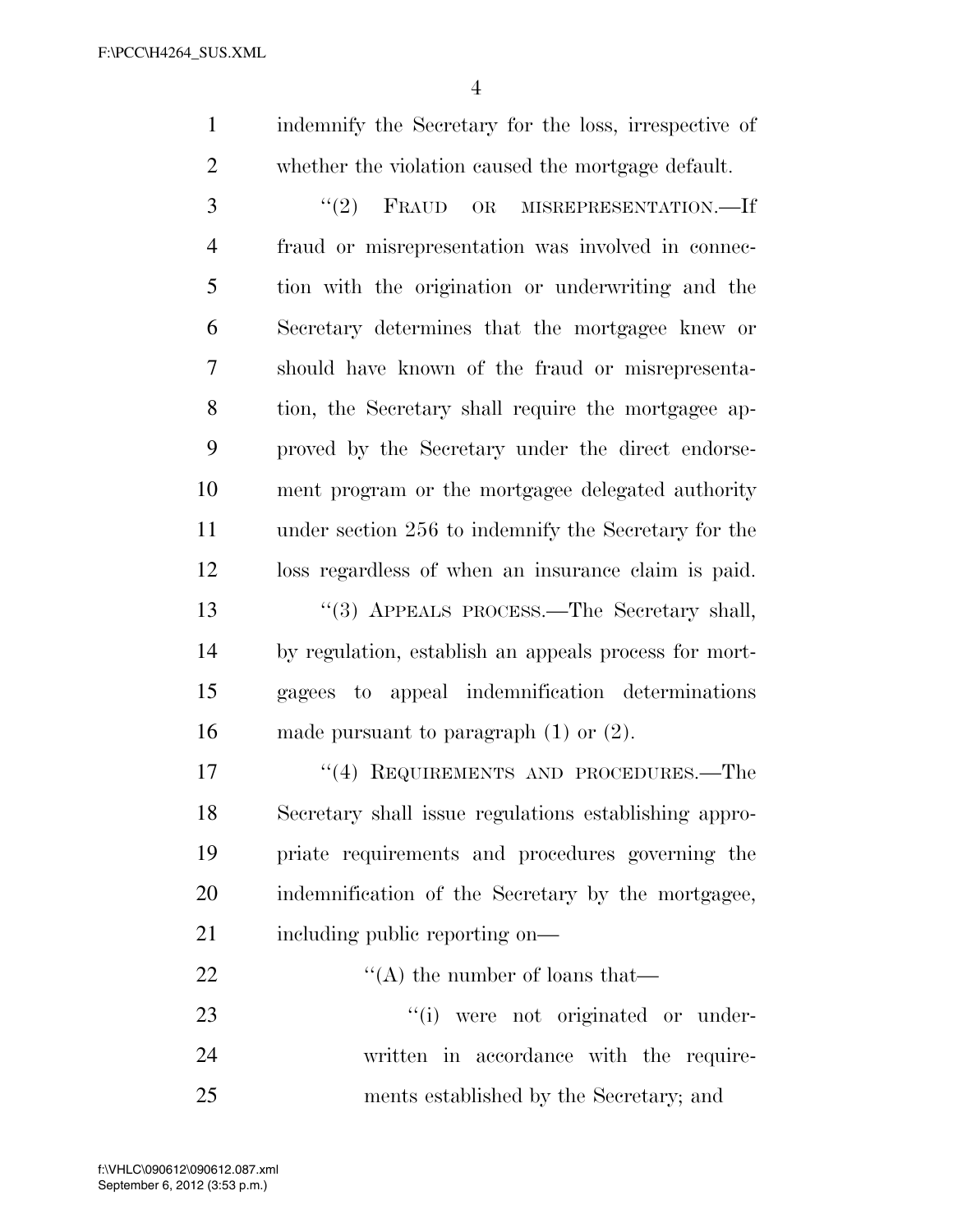| $\mathbf{1}$   | "(ii) involved fraud or misrepresenta-                             |
|----------------|--------------------------------------------------------------------|
| $\overline{2}$ | tion in connection with the origination or                         |
| 3              | underwriting; and                                                  |
| $\overline{4}$ | "(B) the financial impact on the Mutual                            |
| 5              | Mortgage Insurance Fund when indemnification                       |
| 6              | is required.".                                                     |
| 7              | SEC. 4. EARLY PERIOD DELINQUENCIES.                                |
| 8              | Subsection (a) of section 202 of the National Hous-                |
| 9              | ing Act $(12 \text{ U.S.C. } 1708(a))$ is amended by adding at the |
| 10             | end the following new paragraphs:                                  |
| 11             | "(8) PROGRAMMATIC REVIEW OF EARLY PE-                              |
| 12             | RIOD DELINQUENCIES.—The Secretary shall estab-                     |
| 13             | lish and maintain a program—                                       |
| 14             | $\lq\lq$ to review the cause of each early pe-                     |
| 15             | riod delinquency on a mortgage that is an obli-                    |
| 16             | gation of the Mutual Mortgage Insurance Fund;                      |
| 17             | $\lq\lq$ to require indemnification of the Sec-                    |
| 18             | retary for a loss associated with any such early                   |
| 19             | period delinquency that is the result of a mate-                   |
| 20             | rial violation, as determined by the Secretary,                    |
| 21             | of any provision, regulation, or other guideline                   |
| 22             | established or promulgated pursuant to this                        |
| 23             | title; and                                                         |
| 24             | "(C) to publicly report—                                           |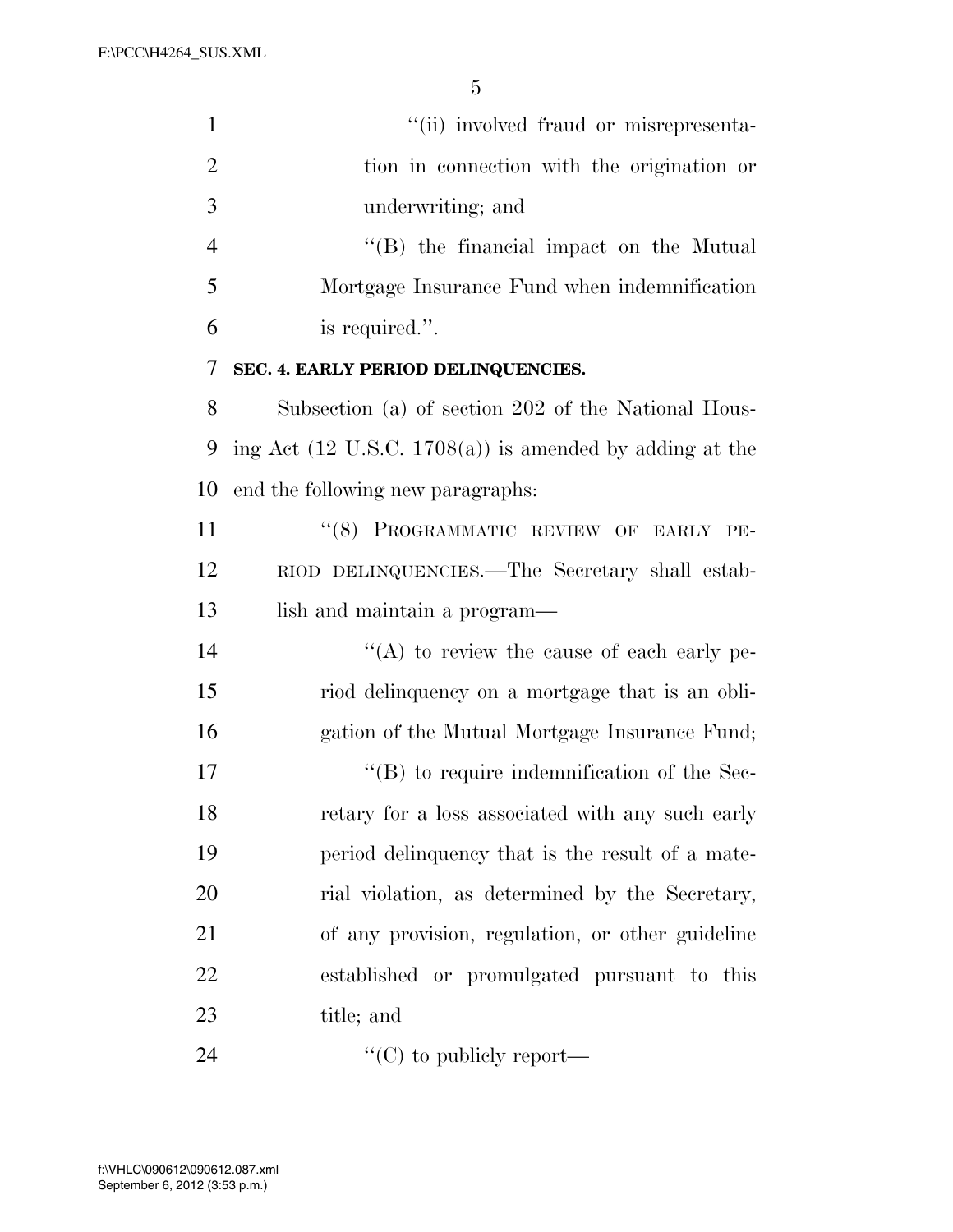| $\mathbf{1}$   | "(i) a summary of the results of all                             |
|----------------|------------------------------------------------------------------|
| $\overline{2}$ | early period delinquencies reviewed under                        |
| 3              | subparagraph $(A)$ ;                                             |
| $\overline{4}$ | "(ii) any indemnifications required                              |
| 5              | under subparagraph $(B)$ ; and                                   |
| 6              | "(iii) the financial impact on the Mu-                           |
| $\overline{7}$ | tual Mortgage Insurance Fund of any such                         |
| 8              | indemnifications.                                                |
| 9              | "(9) DEFINITION OF EARLY PERIOD DELIN-                           |
| 10             | QUENCY.—For purposes of this section, the term                   |
| 11             | 'early period delinquency' means, with respect to a              |
| 12             | mortgage, that the mortgage becomes 90 or more                   |
| 13             | days delinquent within 24 months of the origination              |
|                |                                                                  |
| 14             | of such mortgage.".                                              |
| 15             | SEC. 5. SEMIANNUAL ACTUARIAL STUDIES OF MMIF DUR-                |
| 16             | ING PERIODS OF CAPITAL DEPLETION.                                |
| 17             | (a) IN GENERAL.—Paragraph $(4)$ of section $202(a)$              |
| 18             | of the National Housing Act $(12 \text{ U.S.C. } 1708(a)(4))$ is |
| 19             | amended-                                                         |
| 20             | $(1)$ in the first sentence, by inserting "except as             |
| 21             | provided in subparagraph (B)," after "to be con-                 |
| 22             | ducted annually,";                                               |
| 23             | $(2)$ in the second sentence, by inserting ", ex-                |
| 24             | cept as provided in subparagraph (B)," after "annu-              |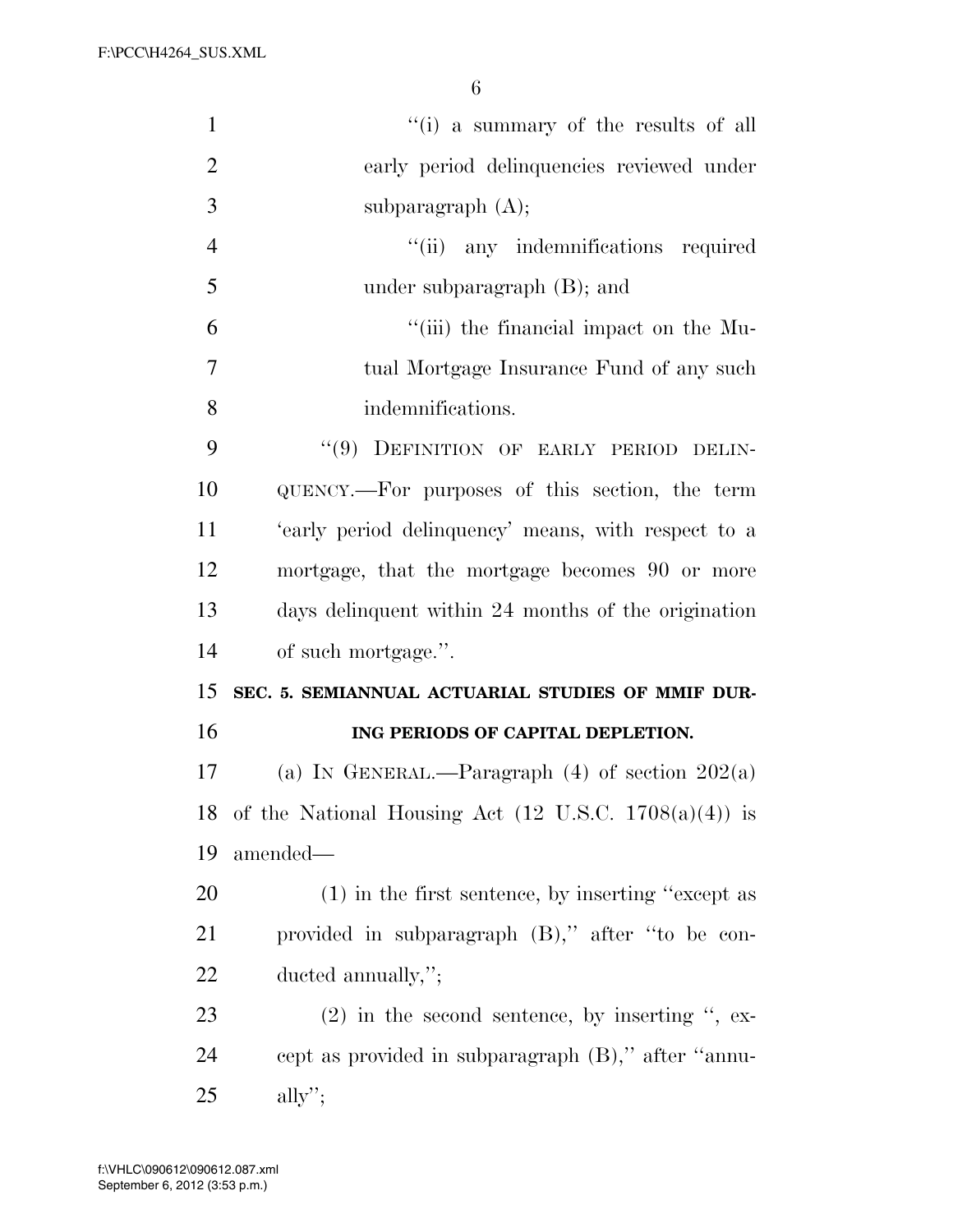| $\mathbf{1}$   | (3) by striking the paragraph designation and       |
|----------------|-----------------------------------------------------|
| $\overline{2}$ | heading and all that follows through "The Secretary |
| 3              | shall provide" and inserting the following:         |
| $\overline{4}$ | "(4) INDEPENDENT ACTUARIAL STUDY.—                  |
| 5              | "(A) ANNUAL STUDY.—The Secretary                    |
| 6              | shall provide"; and                                 |
| 7              | (4) by adding at the end the following new sub-     |
| 8              | paragraph:                                          |
| 9              | "(B) SEMIANNUAL STUDIES DURING PERI-                |
| 10             | ODS OF CAPITAL DEPLETION.—During any pe-            |
| 11             | riod that the Fund fails to maintain sufficient     |
| 12             | capital to comply with the capital ratio require-   |
| 13             | ment under section $205(f)(2)$ —                    |
| 14             | "(i) the independent study required by              |
| 15             | subparagraph (A) shall be conducted semi-           |
| 16             | annually and shall analyze the financial po-        |
| 17             | sition of the Fund as of September 30 and           |
| 18             | March 31 of each fiscal year during such            |
| 19             | period; and                                         |
| 20             | "(ii) the Secretary shall submit a re-              |
| 21             | port meeting the requirements of subpara-           |
| 22             | graph (A) for each such semiannual                  |
| 23             | study.".                                            |
| 24             | (b) ANALYSIS OF QUARTERLY ACTUARIAL STUD-           |
| 25             | IES.—The Secretary of Housing and Urban Development |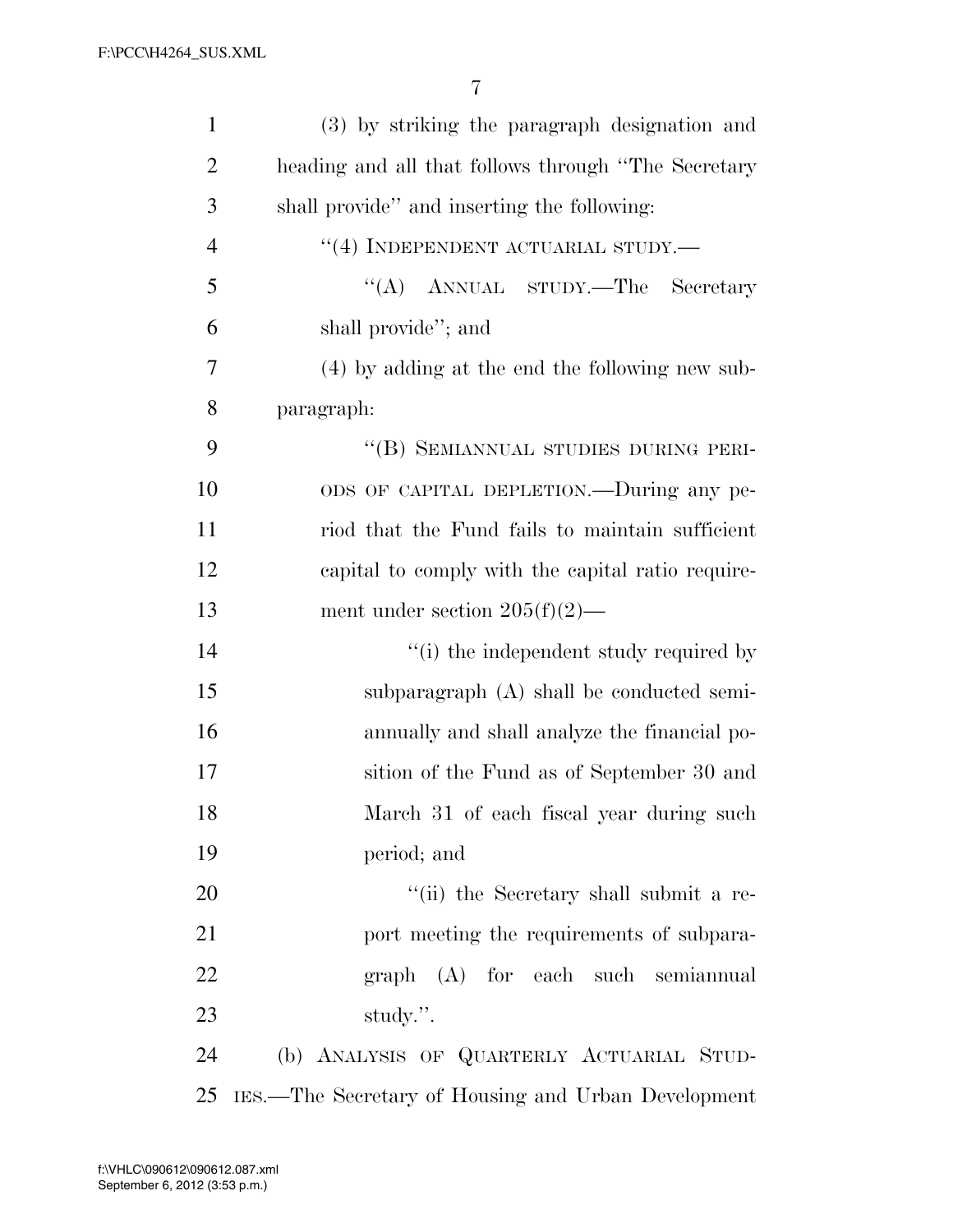shall conduct an analysis of the cost and feasibility of pro- viding for an independent actuarial study of the Mutual Mortgage Insurance Fund on a calendar quarterly basis, which shall compare the cost and feasibility of conducting such a study on a quarterly basis as compared to a semi- annual basis and shall determine whether such an actu- arial study can be conducted on a quarterly basis without substantial additional costs to the taxpayers. Not later than the expiration of the 90-day period beginning on the date of the enactment of this Act, the Secretary shall sub- mit a report to the Congress setting forth the findings and conclusion of the analysis conducted pursuant to this sub-section.

#### **SEC. 6. DELEGATION OF FHA INSURING AUTHORITY.**

 Section 256 of the National Housing Act (12 U.S.C. 1715z–21) is amended—

17 (1) by striking subsection (c);

 (2) in subsection (e), by striking '', including'' and all that follows through ''by the mortgagee''; and

 (3) by redesignating subsections (d) and (e) as subsections (c) and (d), respectively.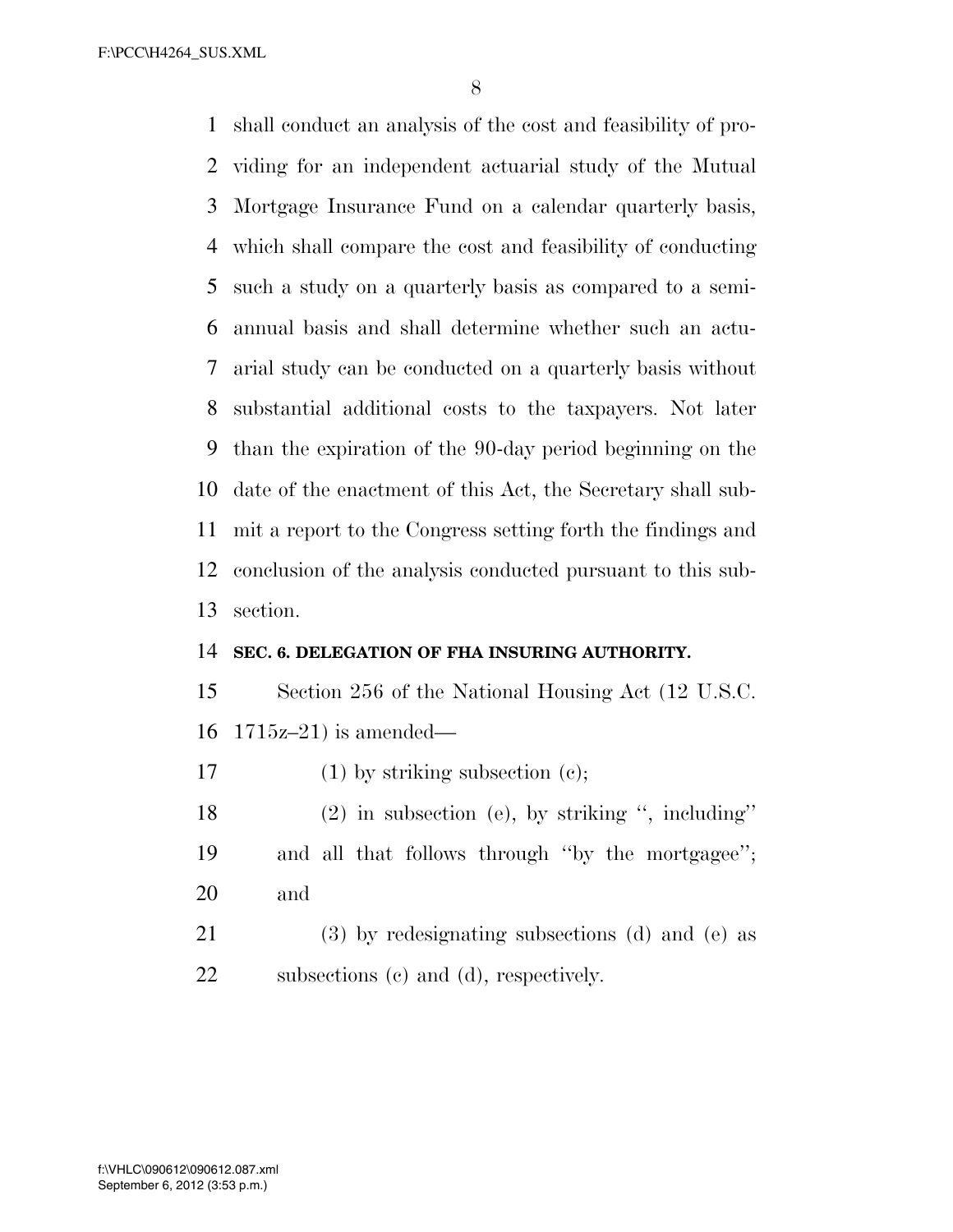| 1              | SEC. 7. AUTHORITY TO TERMINATE FHA MORTGAGEE          |
|----------------|-------------------------------------------------------|
| $\overline{2}$ | ORIGINATION AND<br><b>UNDERWRITING</b><br>$AP-$       |
| 3              | PROVAL.                                               |
| $\overline{4}$ | Section 533 of the National Housing Act (12 U.S.C.)   |
| 5              | $1735f-11$ ) is amended—                              |
| 6              | $(1)$ in the first sentence of subsection (b), by in- |
| 7              | serting "or areas or on a nationwide basis" after     |
| 8              | "area" each place such term appears; and              |
| 9              | (2) in subsection (c), by striking " $(e)$ " and all  |
| 10             | that follows through "The Secretary" in the first     |
| 11             | sentence of paragraph (2) and inserting the fol-      |
| 12             | lowing:                                               |
| 13             | "(c) TERMINATION OF MORTGAGEE ORIGINATION             |
| 14             | AND UNDERWRITING APPROVAL.-                           |
| 15             | "(1) TERMINATION AUTHORITY.—If the Sec-               |
| 16             | retary determines, under the comparison provided in   |
| 17             | subsection (b), that a mortgagee has a rate of early  |
| 18             | defaults and claims that is excessive, the Secretary  |
| 19             | may terminate the approval of the mortgagee to        |
| 20             | originate or underwrite single family mortgages for   |
| 21             | any area, or areas, or on a nationwide basis, not-    |
| 22             | withstanding section $202(e)$ of this Act.            |
| 23             | "(2) PROCEDURE.—The Secretary".                       |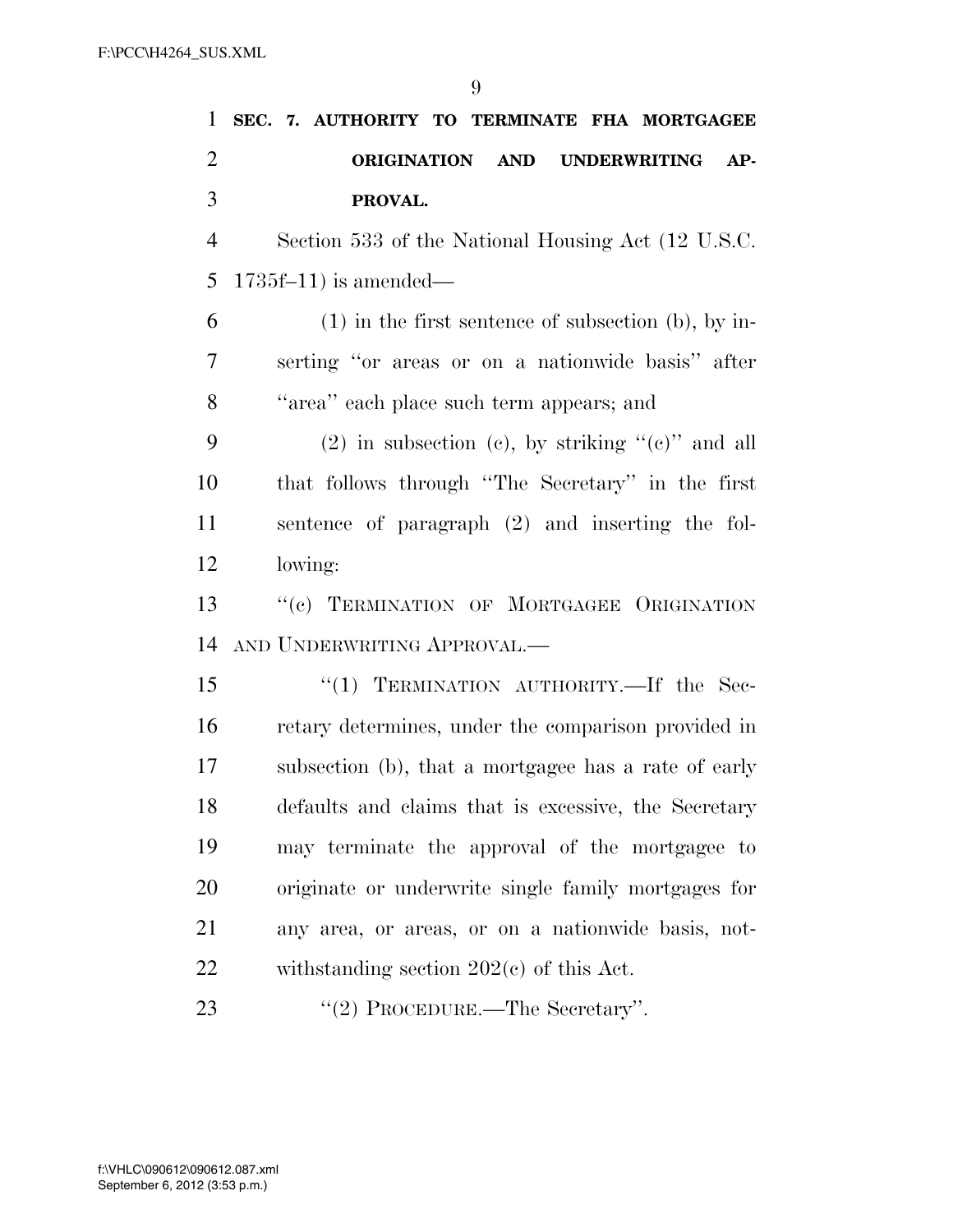### **SEC. 8. AUTHORIZATION TO PARTICIPATE IN THE ORIGINA-TION OF FHA-INSURED LOANS.**

 (a) SINGLE FAMILY MORTGAGES.—Section 203(b) of the National Housing Act (12 U.S.C. 1709(b)) is amended by striking paragraph (1) and inserting the following new paragraph:

7 "(1) Have been made to a mortgagee approved by the Secretary or to a person or entity authorized 9 by the Secretary under section  $202(d)(1)$  to partici- pate in the origination of the mortgage, and be held by a mortgagee approved by the Secretary as re- sponsible and able to service the mortgage prop-erly.''.

 (b) HOME EQUITY CONVERSION MORTGAGES.—Sec- tion 255(d) of the National Housing Act (12 U.S.C. 16 1715 $z$ –20(d)) is amended by striking paragraph (1) and inserting the following new paragraph:

 $\frac{18}{2}$  ''(1) have been originated by a mortgagee ap- proved by, or by a person or entity authorized under section 202(d)(1) to participate in the origination by, the Secretary;''.

### **SEC. 9. REPORTING OF MORTGAGEE ACTIONS TAKEN AGAINST OTHER MORTGAGEES.**

 Section 202 of the National Housing Act (12 U.S.C. 1708), as amended by the preceding provisions of this Act,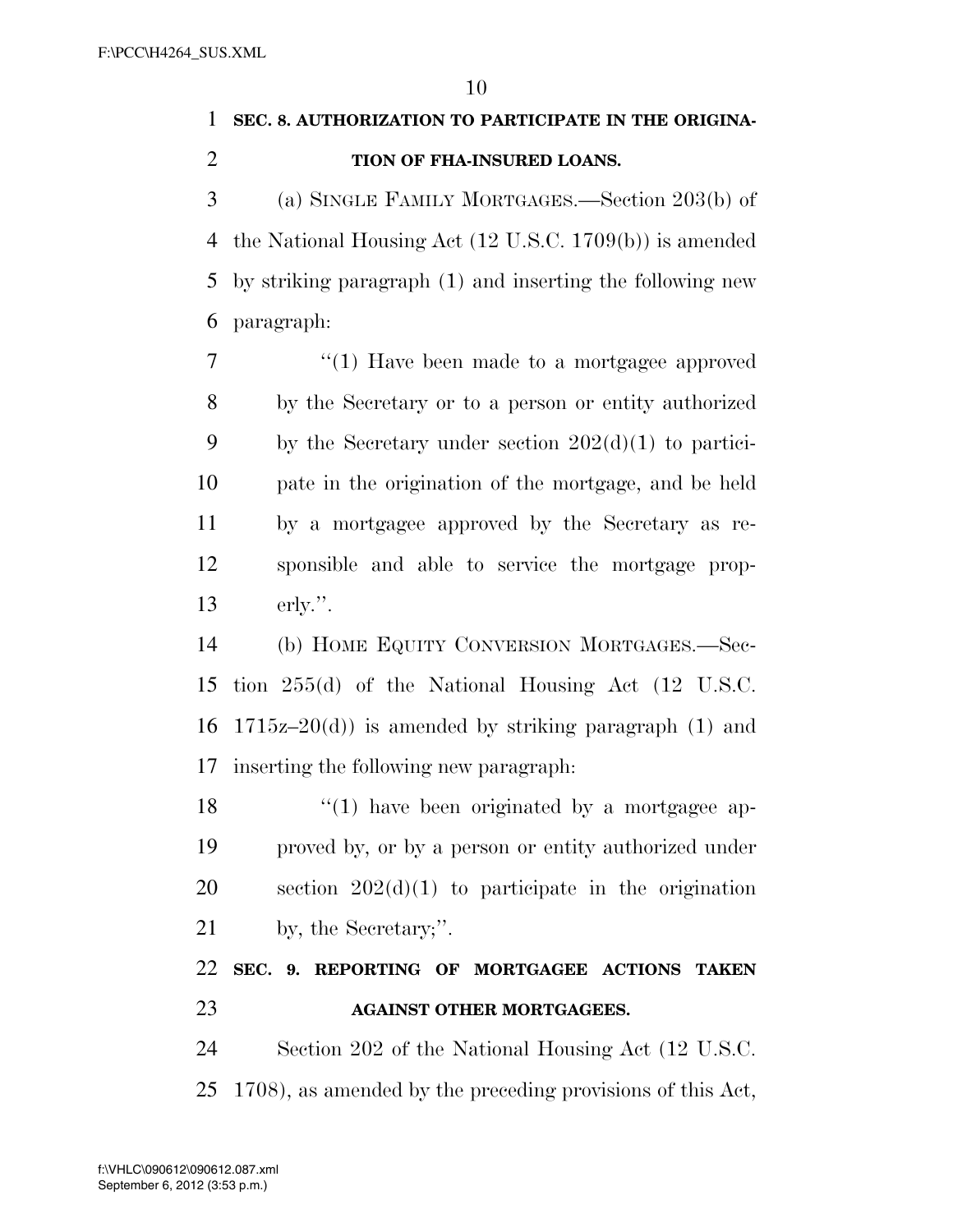is further amended by adding at the end the following new subsection:

 ''(j) NOTIFICATION OF MORTGAGEE ACTIONS.—The Secretary shall require each mortgagee, as a condition for approval by the Secretary to originate or underwrite mort- gages on single family or multifamily housing that are in- sured by the Secretary, if such mortgagee engages in the purchase of mortgages insured by the Secretary and origi- nated by other mortgagees or in the purchase of the serv- icing rights to such mortgages, and such mortgagee at any time takes action to terminate or discontinue such pur- chases from another mortgagee based on any determina- tion or evidence of fraud or material misrepresentation in connection with the origination of such mortgages, to no- tify the Secretary of the action taken and the reasons for such action not later than 15 days after taking such ac-tion.''.

## **SEC. 10. DEFAULT AND ORIGINATION INFORMATION BY LOAN SERVICER AND ORIGINATING DIRECT ENDORSEMENT LENDER.**

 (a) COLLECTION OF INFORMATION.—Paragraph (2) of section 540(b) of the National Housing Act (12 U.S.C. 1712 U.S.C. 1735f–18(b)(2)) is amended by adding at the end the following new subparagraph: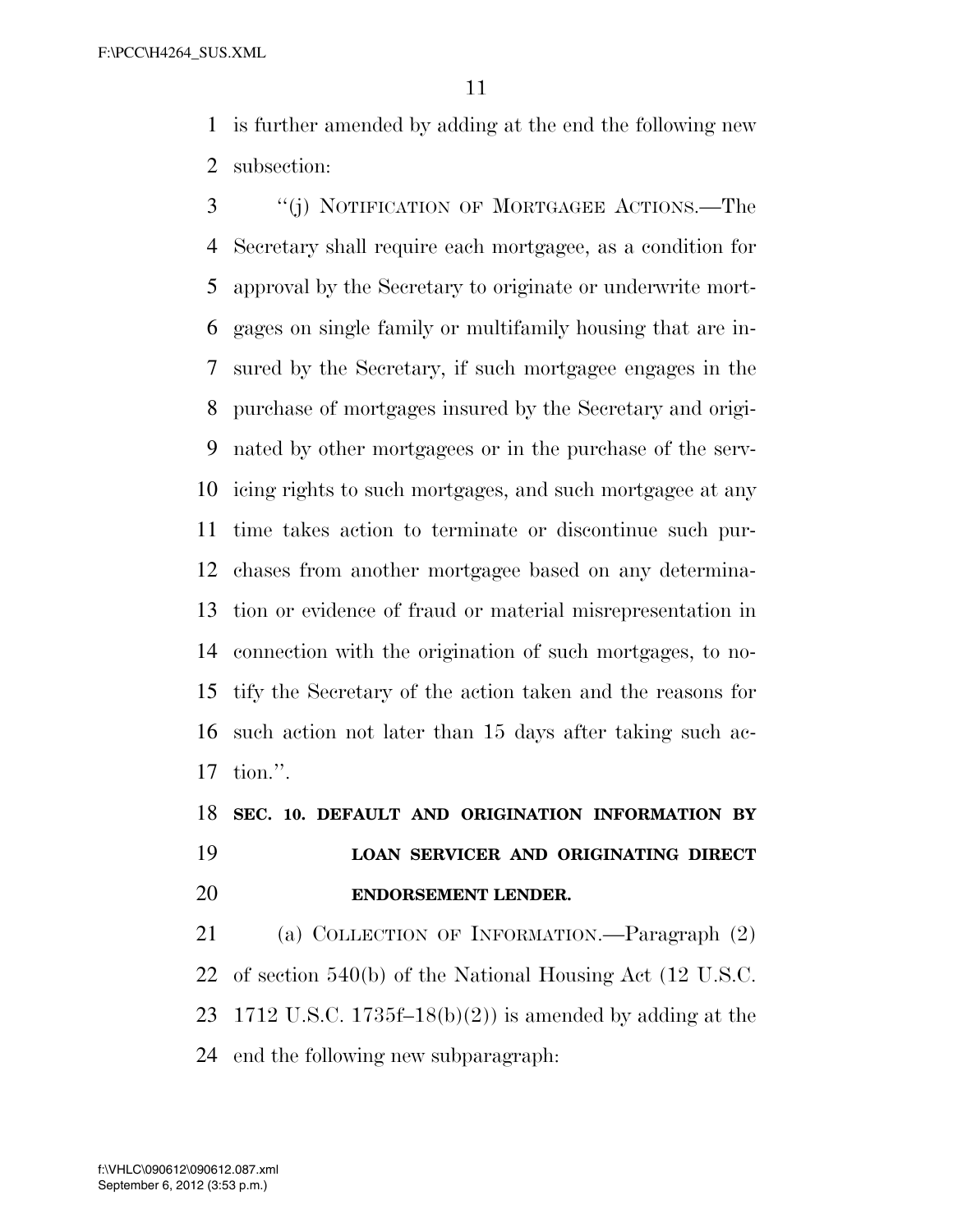$\cdot$  (C) For each entity that services insured mortgages, data on the number of claims paid to each servicing mortgagee during each cal- endar quarter occurring during the applicable collection period.''.

 (b) APPLICABILITY.—Information described in sub- paragraph (C) of section 540(b)(2) of the National Hous- ing Act, as added by subsection (a) of this section, shall first be made available under such section 540 for the ap- plicable collection period (as such term is defined in such section) relating to the first calendar quarter ending after the expiration of the 12-month period that begins on the date of the enactment of this Act.

#### **SEC. 11. DEPUTY ASSISTANT SECRETARY OF FHA FOR RISK**

#### **MANAGEMENT AND REGULATORY AFFAIRS.**

 (a) ESTABLISHMENT OF POSITION.—Subsection (b) of section 4 of the Department of Housing and Urban De-velopment Act (42 U.S.C. 3533(b)) is amended—

19 (1) by inserting " $(1)$ " after " $(b)$ "; and

 (2) by adding at the end the following new paragraph:

 ''(2) There shall be in the Department, within the Federal Housing Administration, a Deputy Assistant Sec- retary for Risk Management and Regulatory Affairs, who shall be appointed by the Secretary and shall be respon-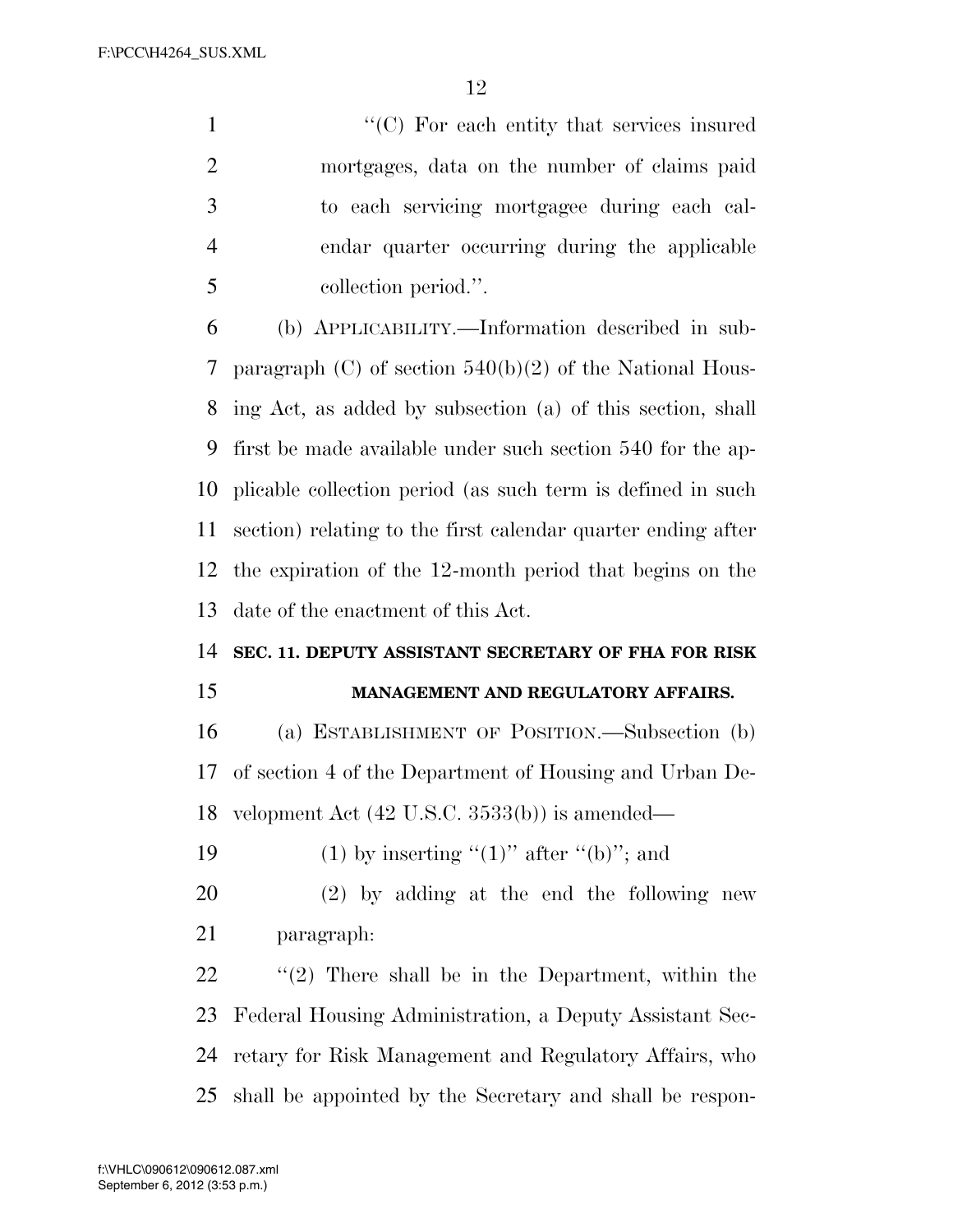sible to the Federal Housing Commissioner for all matters relating to managing and mitigating risk to the mortgage insurance funds of the Department and ensuring the per-formance of mortgages insured by the Department.''.

 (b) TERMINATION.—Upon the appointment of the initial Deputy Assistant Secretary for Risk Management and Regulatory Affairs pursuant to section 4(b)(2) of the Department of Housing and Urban Development Act, as amended by subsection (a) of this section, the position of chief risk officer within the Federal Housing Administra- tion, filled by appointment by the Federal Housing Com-missioner, is abolished.

### **SEC. 12. ESTABLISHMENT OF CHIEF RISK OFFICER FOR GNMA.**

 Section 4 of the Department of Housing and Urban Development Act (42 U.S.C. 3533) is amended by adding after subsection (g), as added by section 1442 of the Dodd-Frank Wall Street Reform and Consumer Protec- tion Act (Public Law 111–203; 124 Stat. 2163), the fol-lowing new subsection:

 ''(h) There shall be in the Department a Chief Risk Officer for the Government National Mortgage Associa-tion, who shall—

24  $\qquad$  (1) be designated by the Secretary;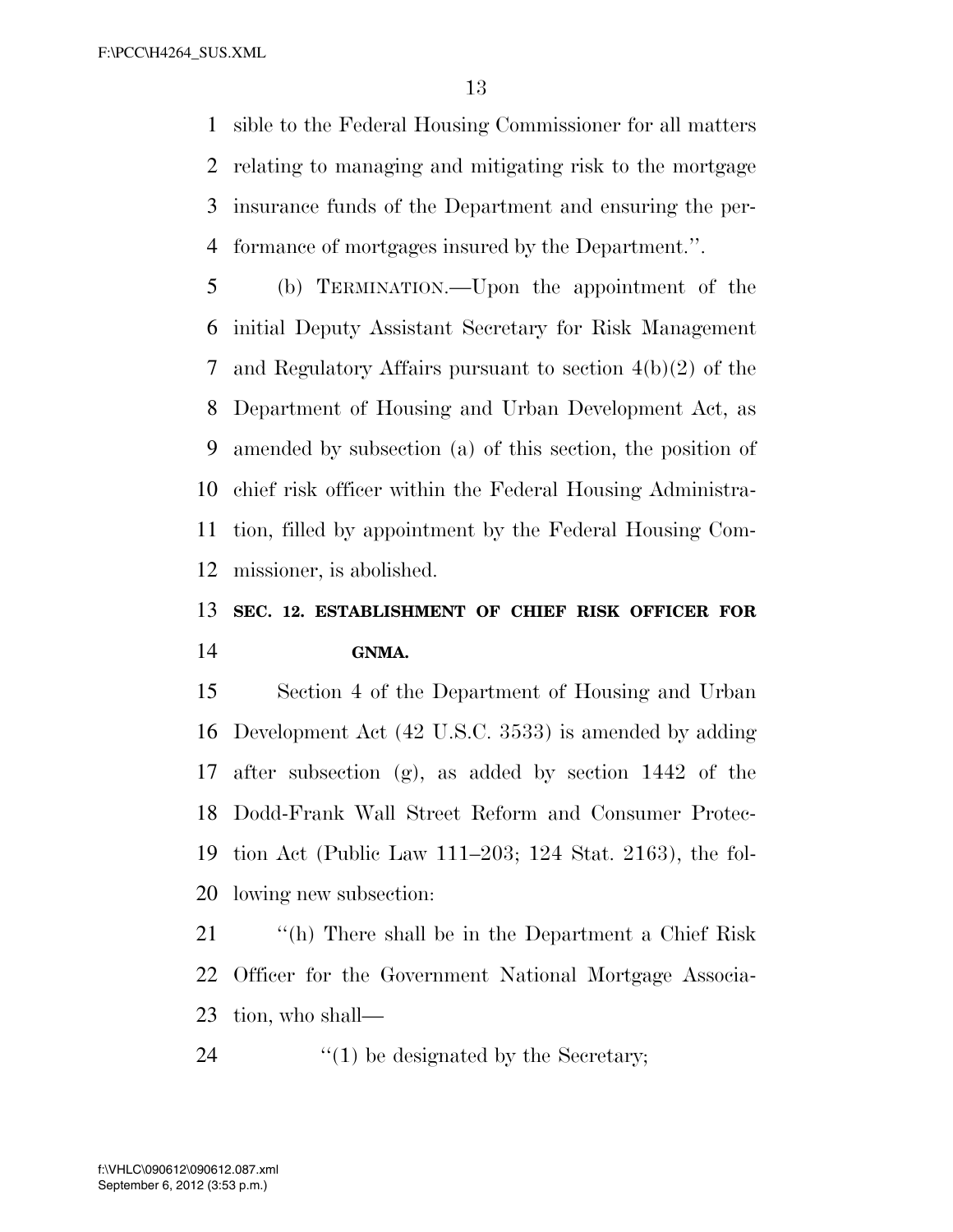| $\mathbf{1}$   | $\lq(2)$ be responsible to the President of the As-            |
|----------------|----------------------------------------------------------------|
| $\overline{2}$ | sociation for all matters related to evaluating, man-          |
| 3              | aging, and mitigating risk to the programs of the              |
| $\overline{4}$ | Association;                                                   |
| 5              | $(3)$ be in the competitive service or the senior              |
| 6              | executive service;                                             |
| 7              | $f'(4)$ be a career appointee;                                 |
| 8              | $\lq(5)$ be designated from among individuals who              |
| 9              | possess demonstrated ability in general management             |
| 10             | of, and knowledge of and extensive practical experi-           |
| 11             | ence in risk evaluation practices in large govern-             |
| 12             | mental or business entities; and                               |
| 13             | $\cdot\cdot\cdot(6)$ shall not be required to obtain the prior |
| 14             | approval, comment, or review of any officer or agen-           |
| 15             | cy of the United States before submitting to the               |
| 16             | Congress, or any committee or subcommittee there-              |
| 17             | of, any reports, recommendations, testimony, or                |
| 18             | comments if such submission include a statement in-            |
| 19             | dicating that the views expressed therein are those            |
| 20             | of the Chief Risk Officer of the Association and do            |
| 21             | not necessarily represent the views of the Sec-                |
| 22             | retary.".                                                      |

### **SEC. 13. REPORT ON MORTGAGE SERVICERS.**

 (a) EXAMINATION.—The Secretary of Housing and Urban Development shall conduct an examination into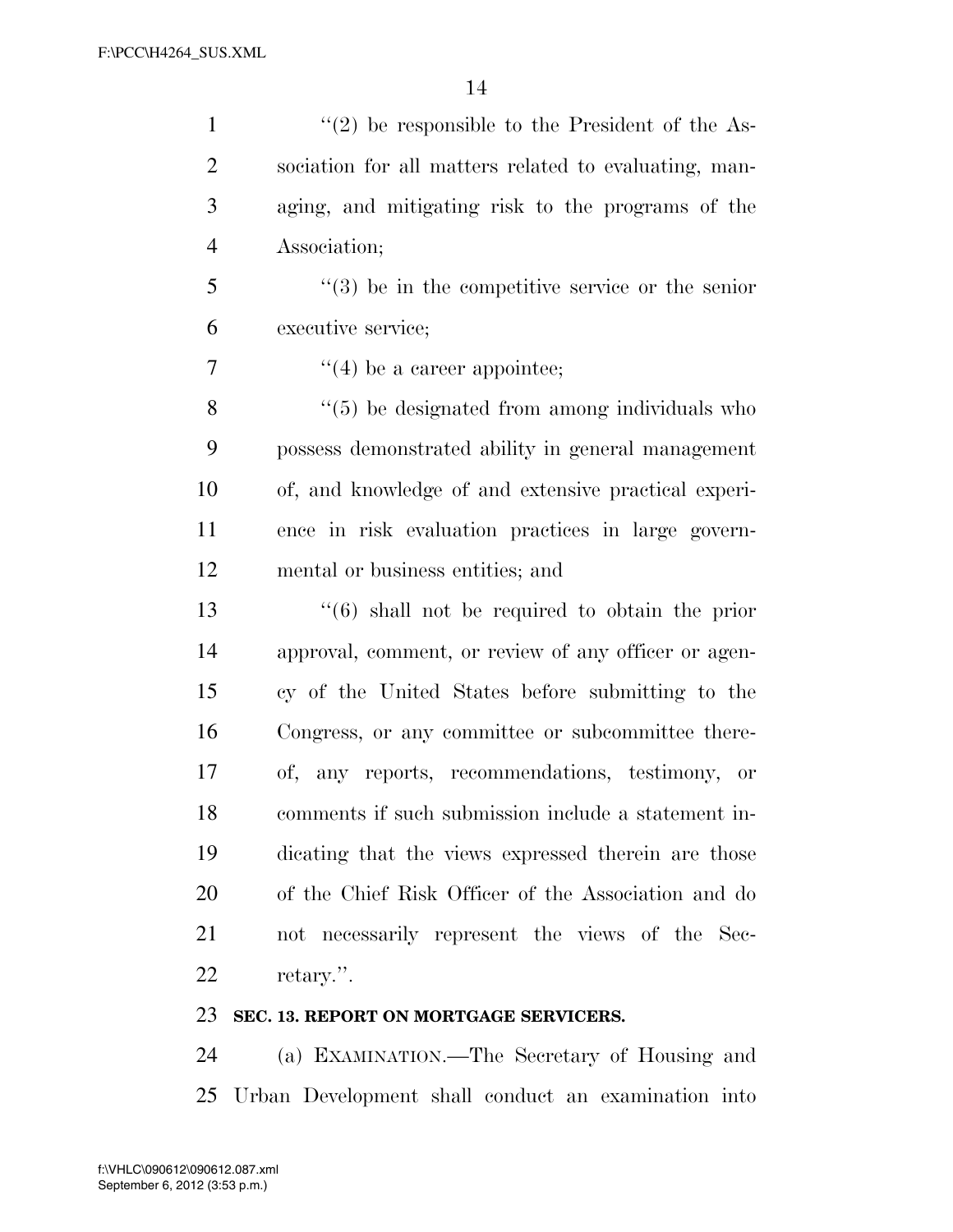mortgage servicer compliance with the loan servicing, loss mitigation, and insurance claim submission guidelines of the FHA mortgage insurance programs under the Na- tional Housing Act (12 U.S.C. 1701 et seq.), and an esti- mate of the annual costs to the Mutual Mortgage Insur- ance Fund, since 2008, resulting from any failures by mortgage servicers to comply with such guidelines.

 (b) REPORT.—Not later than the expiration of the 120-day period that begins upon the date of the enactment of this Act, the Secretary shall submit a report to the Con- gress on the results of the examination conducted pursu- ant to subsection (a), including recommendations for any administrative and legislative actions to improve mortgage servicer compliance with the guidelines referred to in sub-section (a).

#### **SEC. 14. FHA EMERGENCY CAPITAL PLAN.**

 (a) ESTABLISHMENT.—Not later than the expiration of the 30-day period beginning on the date of the enact- ment of this Act, the Secretary of Housing and Urban Development shall develop, submit to the Congress, and commence implementation of an emergency capital plan for the restoration of the fiscal solvency of the Mutual Mortgage Insurance Fund (in this section referred to as the ''Fund'').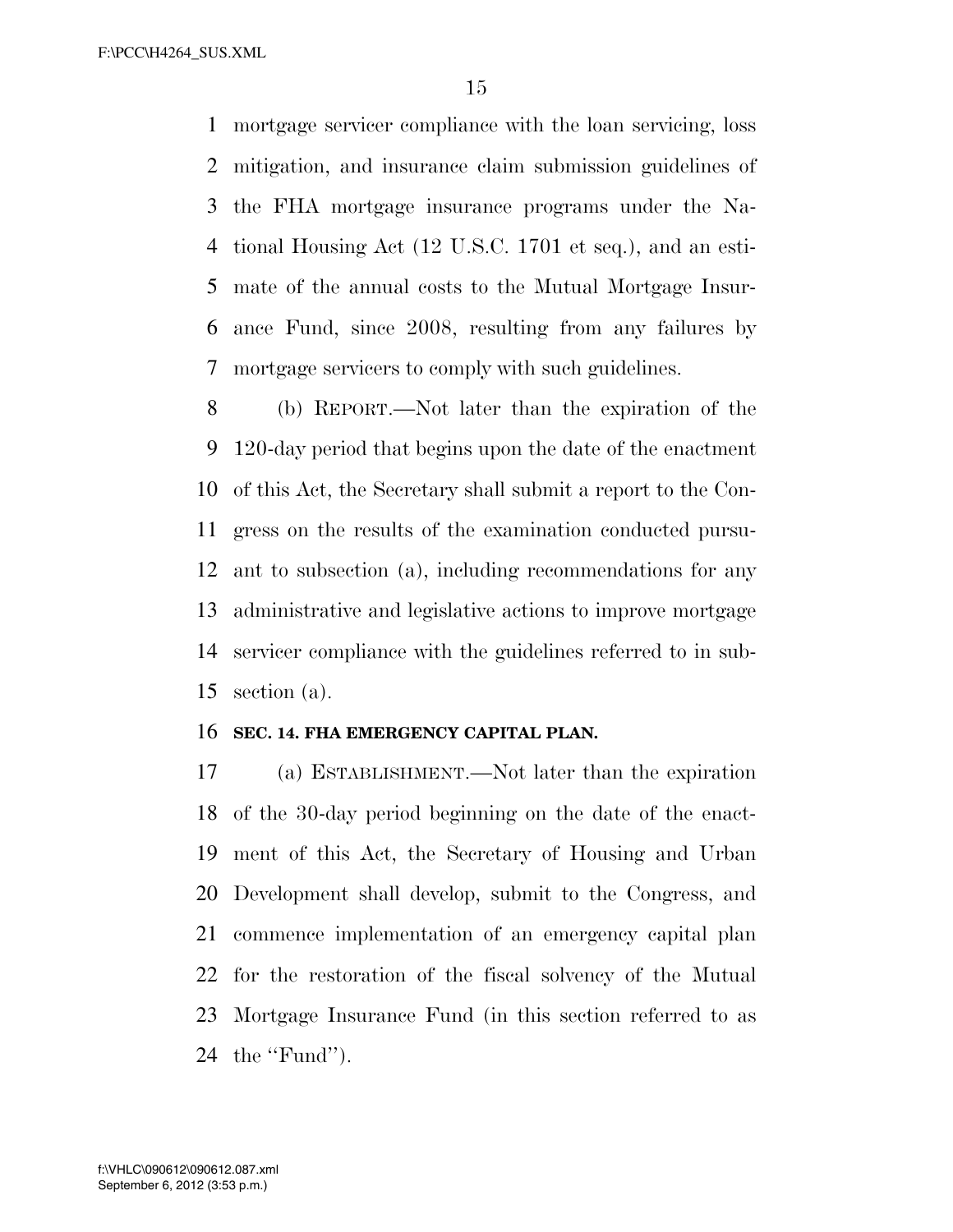(b) CONTENTS.—The emergency capital plan devel-oped pursuant to this section shall—

 (1) provide a detailed explanation of the proc- esses and controls by which amounts of capital that are assets of the Fund are monitored and tracked; (2) establish a plan to ensure the financial safe- ty and soundness of the Fund that avoids the need for borrowing amounts from the Treasury of the United States to meet obligations of the Fund; and (3) describe the procedure by which, if nec-

 essary, any amounts from the Treasury needed to meet obligations of the Fund will be obtained from the Treasury.

(c) MONTHLY REPORTS.—

 (1) REPORTS.—Subject to paragraph (3), upon the conclusion of each calendar month ending after the 14-day period that begins on the date of the en- actment of this Act, the Secretary of Housing and Urban Development shall submit to the Congress a report assessing the financial status of the Fund at the conclusion of such month and setting forth the information described in paragraph (2).

 (2) CONTENTS.—Each report required under paragraph (1) for a month shall contain the fol-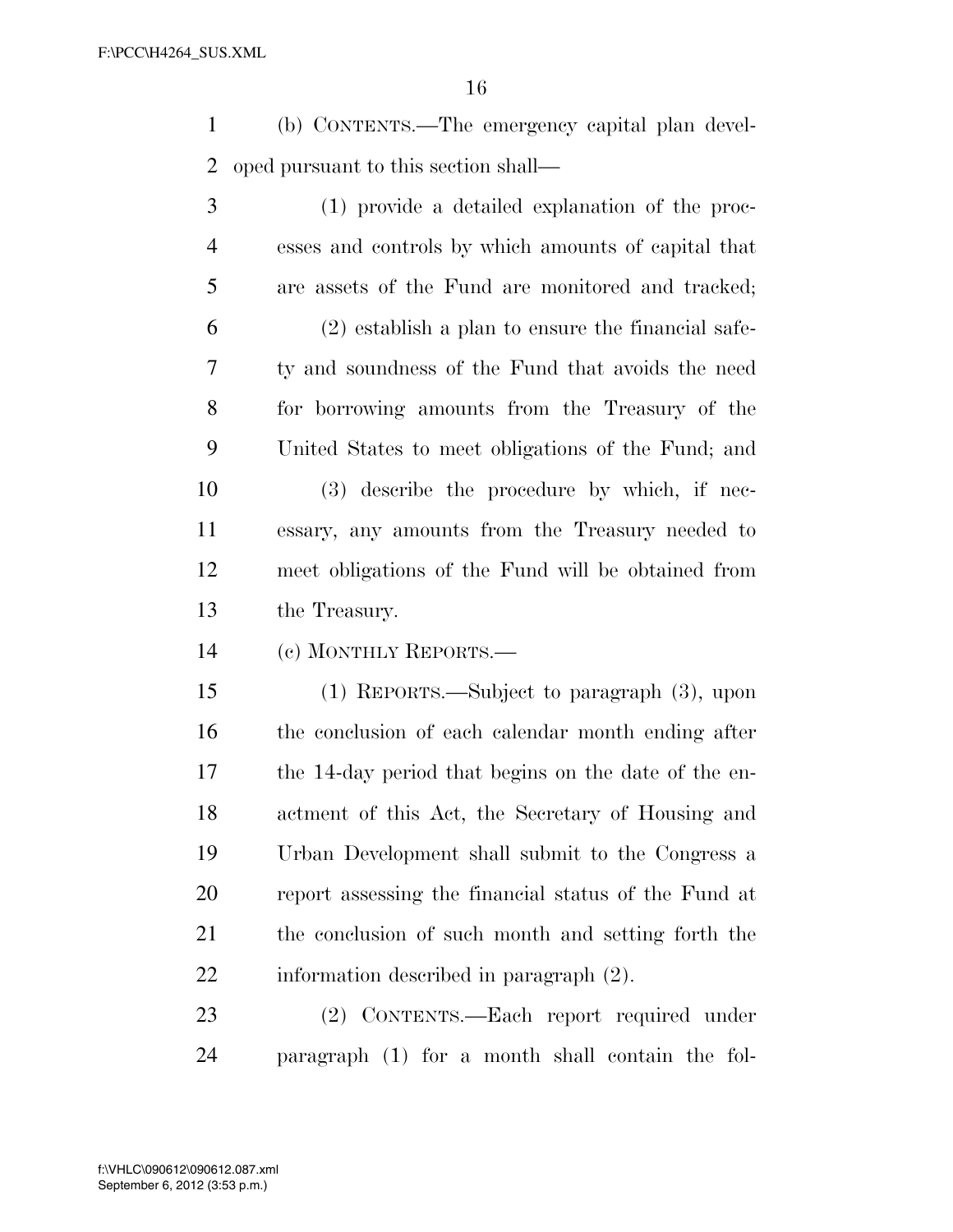|  | lowing information regarding the Fund as of the |  |  |  |
|--|-------------------------------------------------|--|--|--|
|  | conclusion of such month:                       |  |  |  |

 (A) The number of mortgages that are ob- ligations of the Fund that are 60 or more days delinquent, the expected losses to the Fund as- sociated with such delinquent mortgages, and the methodology used to make such calculation.

 (B) The number of mortgages that are ob- ligations of the Fund that have a loan-to-value ratio at the time of origination that is less than 80 percent and the percentage of all mortgages that are obligations of the Fund having such a ratio.

 (C) The number of mortgages that are ob- ligations of the Fund that had an original prin- cipal obligation exceeding 125 percent of the median house price, for a home of the size of the residence subject to the mortgage, for the area in which such residence is located, and the percentage of all mortgages that are obligations of the Fund having such an original principal obligation.

 (D) The number of mortgages that are ob- ligations of the Fund for which the mortgagor's income at the time of origination of the mort-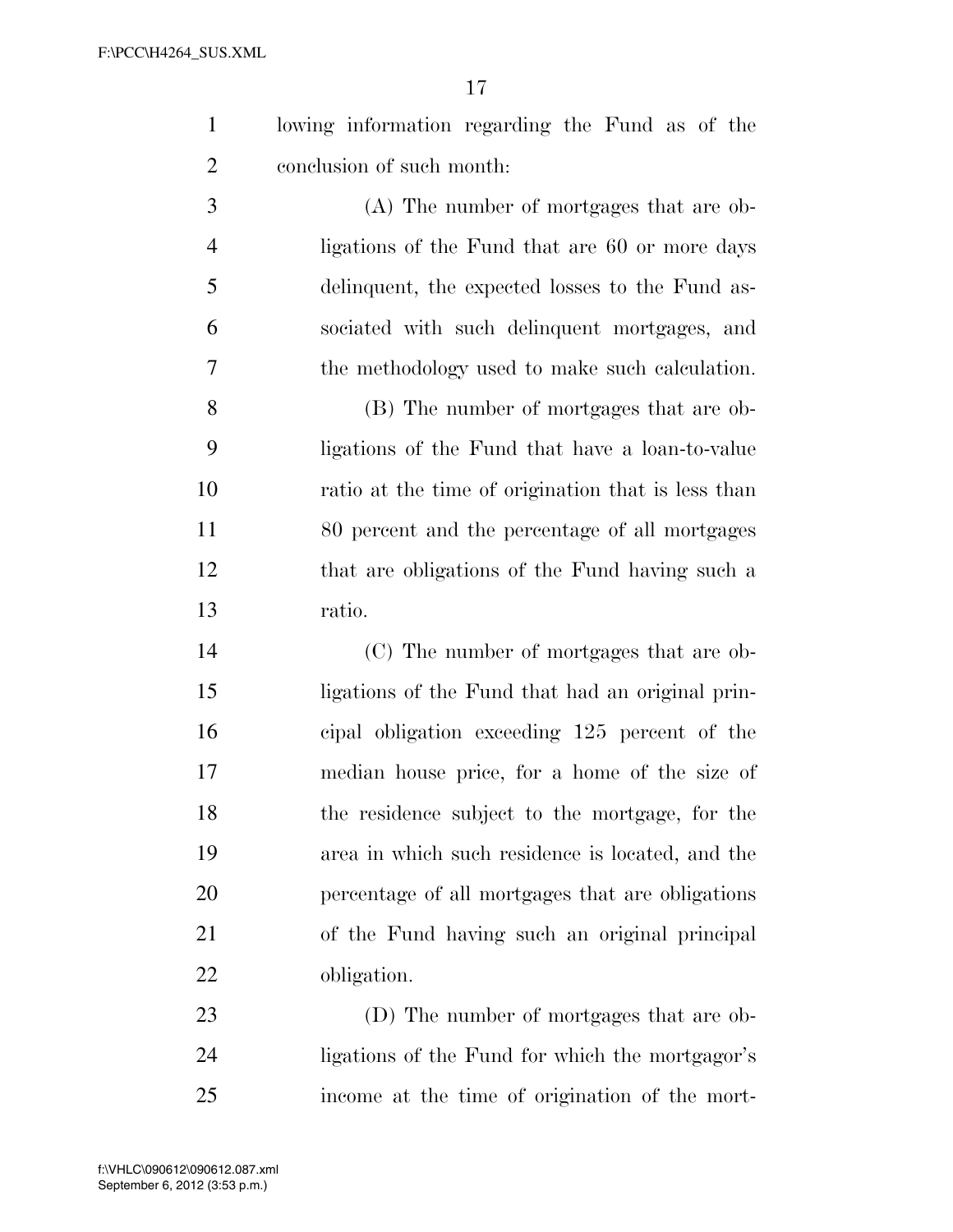| $\mathbf{1}$   | gage is greater than the median income for the          |
|----------------|---------------------------------------------------------|
| $\overline{2}$ | area in which the residence subject to the mort-        |
| 3              | gage is located, and the percentage of all mort-        |
| $\overline{4}$ | gages that are obligations of the Fund for              |
| 5              | which the mortgagor has such an income.                 |
| 6              | (E) The balances for the financing and                  |
| 7              | capital reserve accounts of the Fund.                   |
| 8              | (F) Any actions taken during such month                 |
| 9              | to help ensure the financial soundness of the           |
| 10             | Fund and compliance with section $205(f)$ of the        |
| 11             | National Housing Act (12 U.S.C. 1711(f); re-            |
| 12             | lating to a capital ratio requirement).                 |
| 13             | (3)<br>TERMINATION OF REPORTING REQUIRE-                |
| 14             | MENT.—The requirement to submit reports under           |
| 15             | paragraph (1) shall terminate on the first date after   |
| 16             | the date of the enactment of this Act that the Fund     |
| 17             | attains a capital ratio (as such term is defined in     |
| 18             | section $205(f)(3)$ of the National Housing Act) of     |
| 19             | $2.0$ percent.                                          |
| 20             | SEC. 15. FHA SAFETY AND SOUNDNESS REVIEW.               |
| 21             | (a) REVIEW.—The Comptroller General of the United       |
| 22             | States shall provide for an independent third party to- |
| 23             | (1) conduct a one-time review of the mortgage           |
| 24             | insurance programs and funds of the Secretary of        |
|                |                                                         |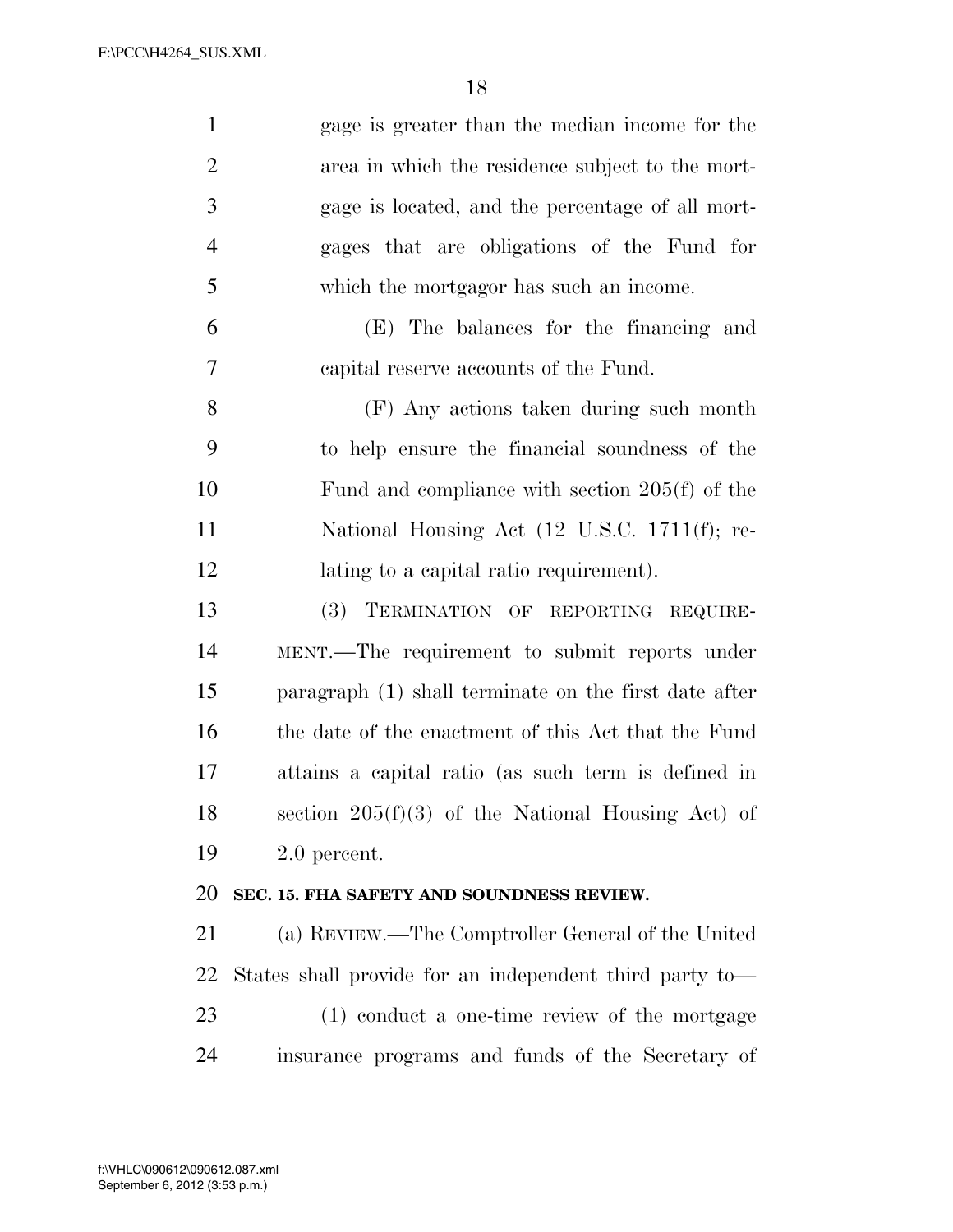| $\mathbf{1}$   | Housing and Urban Development that shall deter-              |
|----------------|--------------------------------------------------------------|
| $\overline{c}$ | mine, as of the time of such review—                         |
| 3              | (A) the financial safety and soundness of                    |
| $\overline{4}$ | such programs and funds; and                                 |
| 5              | (B) the extent of loan loss reserves and                     |
| 6              | capital adequacy of such programs and funds;                 |
| 7              | and                                                          |
| 8              | $(2)$ to submit a report under subsection $(b)$ .            |
| 9              | Such review shall be conducted in accordance with gen-       |
| 10             | erally accepted accounting principles applicable to the pri- |
| 11             | vate sector and Federal entities.                            |
| 12             | (b) REPORT.—The report under this subsection shall           |
| 13             | describe the methodology and standards used to conduct       |
| 14             | the review under subsection $(a)(1)$ , set forth the results |
| 15             | and findings of the review, including the extent of loan     |
| 16             | loss reserves and capital adequacy of the mortgage insur-    |
| 17             | ance programs and funds of the Secretary of Housing and      |
| 18             | Urban Development, and include recommendations re-           |
| 19             | garding restoring such reserves and capital to maintain      |
| 20             | such programs and funds in a safe and sound condition.       |
| 21             | (c) TIMING.—The review required under subsection             |
| 22             | (a) shall be completed, and the report required under sub-   |
| 23             | section (b) shall be submitted, not later than the expira-   |
| 24             | tion of the 60-day period beginning on the date of the en-   |
| 25             | actment of this Act.                                         |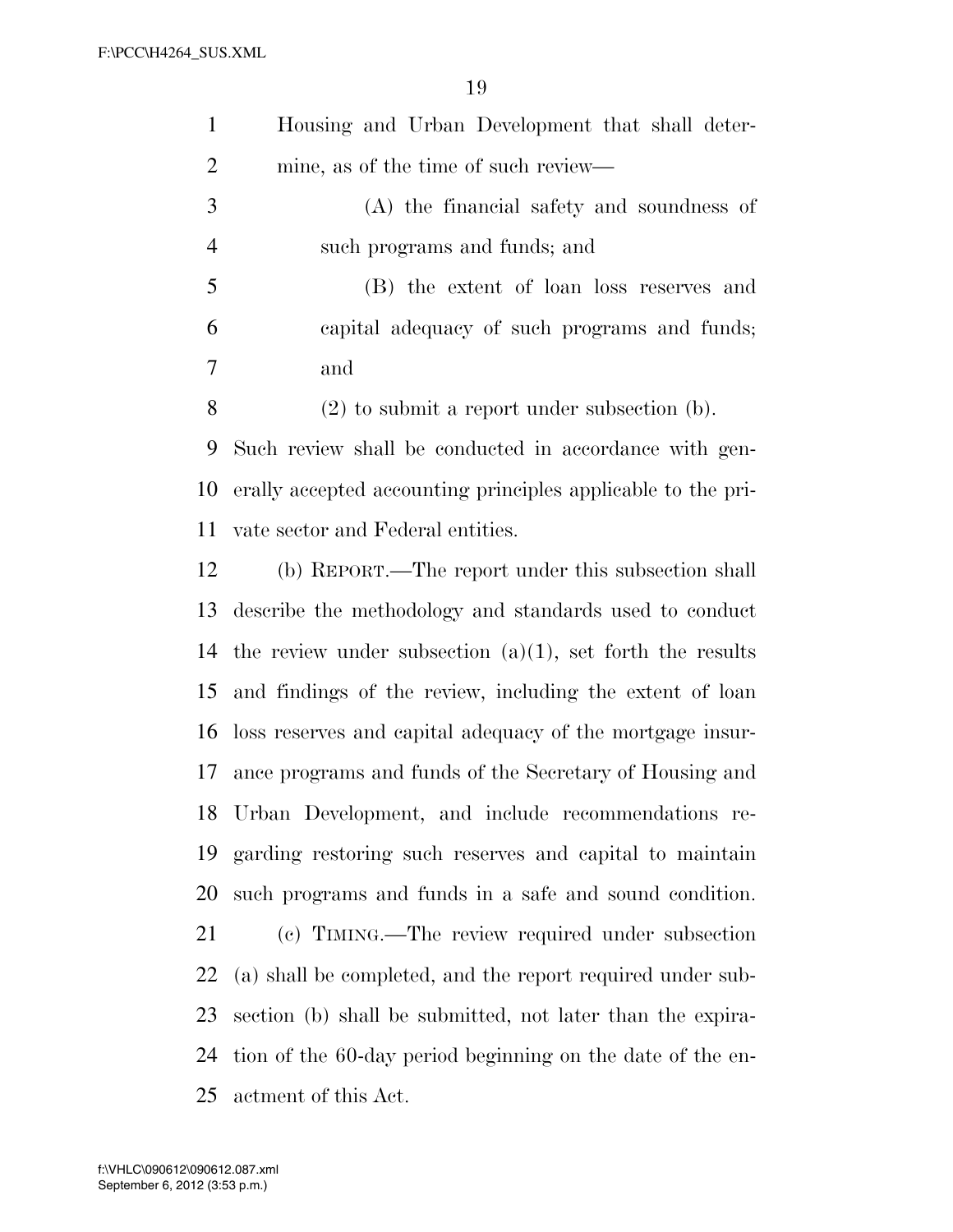(d) RULE OF CONSTRUCTION.—Nothing in this sec- tion may be construed to alter or affect, or exempt the Secretary of Housing and Urban Development from com- plying with, any laws, regulations, or guidance relating to preparation or submission of budgets or audits or financial or management statements or reports.

#### **SEC. 16. FHA DISCLOSURE STANDARDS.**

 Not later than the expiration of the 90-day period beginning on the date of the enactment of this Act, the Secretary of Housing and Urban Development shall review and revise all standards and requirements relating to dis- closure of information regarding the mortgage insurance programs and funds, including actuarial studies conducted 14 under section  $202(a)(4)$  of the National Housing Act (12) U.S.C. 1708(a)(4)), quarterly reports under section  $16\quad 202(a)(5)$  of such Act, and annual audited financial state- ments under section 538 of such Act (12 U.S.C. 1735f– 16), to ensure that, after the date of the enactment of this Act, such disclosures—

- (1) provide meaningful financial and other in- formation that is timely, comprehensive, and accu-rate;
- (2) do not contain any material misstatements or misrepresentations;

(3) make available all relevant information; and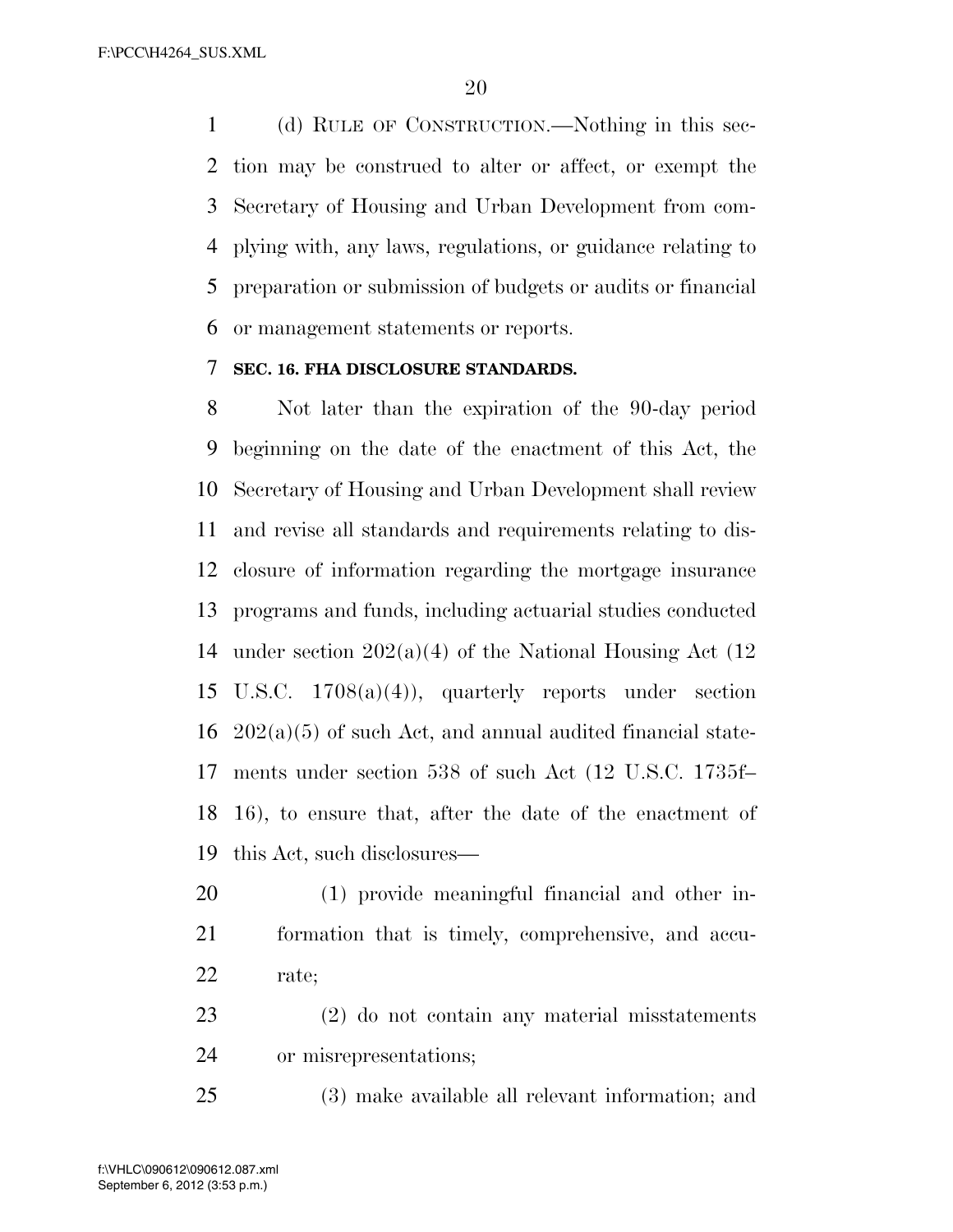(4) prohibit material omissions that make the contents of the disclosure misleading.

#### **SEC. 17. REPORT ON STREAMLINING FHA PROGRAMS.**

 (a) EXAMINATION.—The Secretary of Housing and Urban Development shall conduct an examination of the mortgage insurance and any other programs of the Fed-eral Housing Administration to identify—

 (1) the level of use and need for such programs; (2) any such programs that are unused or underused; and

 (3) methods for streamlining, consolidating, simplifying, increasing the efficiency of, and reduc-13 ing the number of such programs.

 (b) REPORT.—Not later than the expiration of the 12-month period that begins upon the date of the enact- ment of this Act, the Secretary shall submit a report to the Congress on the results of the examination conducted pursuant to subsection (a), including recommendations for any administrative and legislative actions to streamline, consolidate, simplify, increase the efficiency of, and reduce the number of such programs.

#### **SEC. 18. BUDGET COMPLIANCE.**

 The Secretary of Housing and Urban Development shall allocate \$2,500,000 from the account for Adminis-trative Contract Expenses each fiscal year through Sep